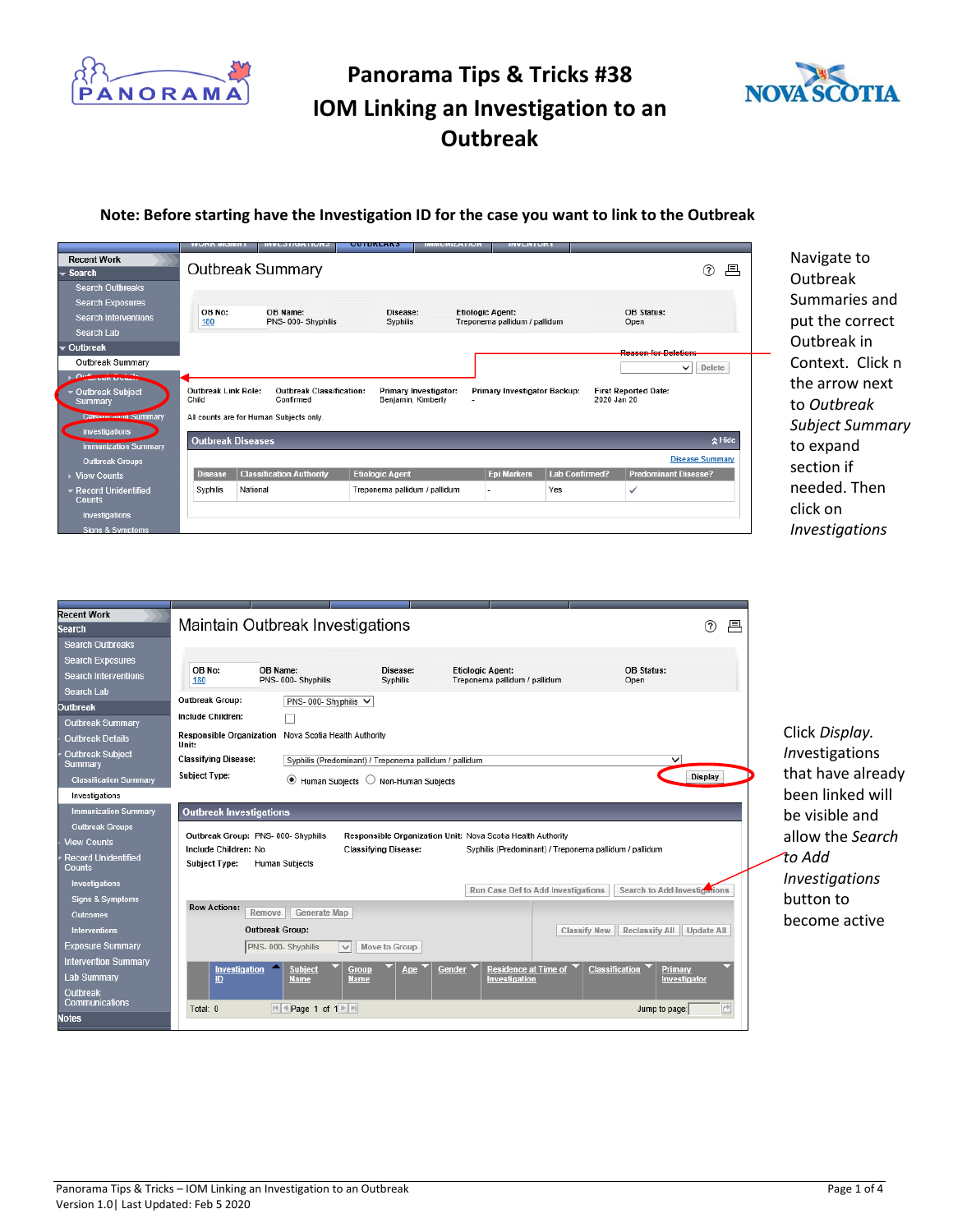



|                                                                | Maintain Outbreak Investigations                       |                      |        |                                                                                                                       |                                              | ?<br>戶                              |                                  |
|----------------------------------------------------------------|--------------------------------------------------------|----------------------|--------|-----------------------------------------------------------------------------------------------------------------------|----------------------------------------------|-------------------------------------|----------------------------------|
| OB No:<br>OB Name:<br>180                                      | PNS-000-Shyphilis                                      | Disease:<br>Syphilis |        | <b>Etiologic Agent:</b><br>Treponema pallidum / pallidum                                                              | OB Status:<br>Open                           |                                     |                                  |
| Outbreak Group:                                                | PNS- 000- Shyphilis V                                  |                      |        |                                                                                                                       |                                              |                                     |                                  |
| Include Children:                                              |                                                        |                      |        |                                                                                                                       |                                              |                                     |                                  |
| Responsible Organization Nova Scotia Health Authority<br>Unit: |                                                        |                      |        |                                                                                                                       |                                              |                                     | To add                           |
| <b>Classifying Disease:</b>                                    | Syphilis (Predominant) / Treponema pallidum / pallidum |                      |        |                                                                                                                       |                                              | $\checkmark$                        | additional                       |
| Subject Type:                                                  | ۰<br>Human Subjects ◯ Non-Human Subjects               |                      |        |                                                                                                                       |                                              | Display                             | Investigations                   |
| <b>Outbreak Investigations</b>                                 |                                                        |                      |        |                                                                                                                       |                                              |                                     | click on Search                  |
|                                                                |                                                        |                      |        |                                                                                                                       |                                              |                                     |                                  |
| Outbreak Group: PNS-000-Shyphilis<br>Include Children: No.     | <b>Classifying Disease:</b>                            |                      |        | Responsible Organization Unit: Nova Scotia Health Authority<br>Syphilis (Predominant) / Treponema pallidum / pallidum |                                              |                                     | to add <sup>.</sup>              |
| <b>Subject Type:</b>                                           | <b>Human Subjects</b>                                  |                      |        |                                                                                                                       |                                              |                                     | investigations                   |
|                                                                |                                                        |                      |        |                                                                                                                       |                                              |                                     |                                  |
| Click Investigation ID to view Investigation Summary.          |                                                        |                      |        |                                                                                                                       |                                              |                                     |                                  |
| 3 investigations                                               |                                                        |                      |        | Run Case Def to Add Investigations                                                                                    |                                              | <b>Search to Add Investigations</b> |                                  |
| <b>Row Actions:</b><br>Remove                                  | Generate Map                                           |                      |        |                                                                                                                       |                                              |                                     |                                  |
| <b>Outbreak Group:</b>                                         |                                                        |                      |        |                                                                                                                       | <b>Classify New</b><br><b>Reclassify All</b> | <b>Update All</b>                   | These are                        |
|                                                                | PNS-000-Shyphilis<br>$\checkmark$                      | Move to Group        |        |                                                                                                                       |                                              |                                     |                                  |
| Investigation<br>ID.                                           | <b>Subject</b><br>Group<br>Name<br>Name                | Age                  | Gender | <b>Residence at Time</b><br>of Investigation                                                                          | <b>Classification</b>                        | Primary<br>Investigator             | investigations<br>already linked |
| 1793<br>ப                                                      | PNS-000-<br>ring, four<br>Shyphilis                    | 0                    | Female | Nova Scotia                                                                                                           | Case - Person Under<br>Investigation         |                                     | to the                           |
| 1819                                                           | PNS-000-<br>Smith, Vera<br>Shyphilis                   | 16                   | Female |                                                                                                                       | Case - Person Under<br>Investigation         |                                     | Outbreak                         |
| 1925                                                           | PNS-000-<br>Oil, Olive<br>Shyphilis                    | 24                   | Female | Bridgewater, Nova<br>Scotia                                                                                           | Case - Confirmed                             | Benjamin, Kimberly                  |                                  |

| ecent Work<br>This will bring<br>Search Investigations - Basic<br>冎<br>(2)<br>earch<br><b>Search Outbreaks</b><br>you to your<br>Search Exposures<br>OB No:<br>OB Status:<br>OB Name:<br><b>Disease:</b><br>Etiologic Agent:<br>Search Interventions<br>180<br>PNS- 000-Shyphilis<br>Syphilis<br>search<br>Treponema pallidum / pallidum<br>Open<br>Search Lab<br><b>Search Criteria</b><br>☆ Hide Search Criteria<br>utbreak<br>Investigations<br>Outbreak Summary<br>Wildcard characters % (multiple letters) and (singleletters) can be used when searching by First or Last Name -except when matching phonetically.<br>Wildcard-only searches not allowed.<br><b>Outbreak Details</b><br>screen.<br>Disease / Basic Criteria<br>☆ Hide Disease / Basic Criteria<br>Outbreak Subject<br>Summary<br>Include: $\circledast$ Human $\circlearrowright$ Non-Human $\circlearrowright$ Both<br><b>Classification Summary</b><br>Search by:<br>Investigations<br>Insert your<br>Immunization Summary<br>Investigation ID:<br><b>Outbreak Groups</b><br>Investigation Group:<br>$\checkmark$<br><b>View Counts</b><br>Outbreak Group:<br>$\check{ }$<br><b>Search Outbreak</b><br>Signs & Symptoms<br>number<br>Disease Event ID:<br><b>Outcomes</b><br><b>Record Unidentified</b><br><b>Report Date</b><br>From:<br><b>IIE</b><br>To:<br>Counts<br>(Received) Range:<br>dd<br>dd<br>mm<br><b>yyyy</b><br>yyyy<br>mm<br><b>Exposure Summary</b><br><b>Encounter Group:</b><br>$\checkmark$<br>Intervention Summary<br><b>Disease:</b><br>$\check{~}$<br>Lab Summary<br>Outbreak<br>Authority:<br>$\overline{\phantom{0}}$<br>Communications<br>Classification:<br>$\overline{\phantom{0}}$<br>lotes<br>ocument Management<br>Microorganism:<br>$\checkmark$<br>communication<br>emplates<br>Site(s):<br>CTRL + click to select<br>eporting & Analysis<br>multiples<br>ommunications Log<br>StagIng:<br>$\overline{\phantom{0}}$<br>dministration<br>$\checkmark$<br>$\checkmark$<br>PHAC Notification Status:<br>Provincial Notification Status:<br>Co-managed Disease: $   \vee$ |
|--------------------------------------------------------------------------------------------------------------------------------------------------------------------------------------------------------------------------------------------------------------------------------------------------------------------------------------------------------------------------------------------------------------------------------------------------------------------------------------------------------------------------------------------------------------------------------------------------------------------------------------------------------------------------------------------------------------------------------------------------------------------------------------------------------------------------------------------------------------------------------------------------------------------------------------------------------------------------------------------------------------------------------------------------------------------------------------------------------------------------------------------------------------------------------------------------------------------------------------------------------------------------------------------------------------------------------------------------------------------------------------------------------------------------------------------------------------------------------------------------------------------------------------------------------------------------------------------------------------------------------------------------------------------------------------------------------------------------------------------------------------------------------------------------------------------------------------------------------------------------------------------------------------------------------------------------------------------------------------------------------------------------------------------------------------------------------|
|                                                                                                                                                                                                                                                                                                                                                                                                                                                                                                                                                                                                                                                                                                                                                                                                                                                                                                                                                                                                                                                                                                                                                                                                                                                                                                                                                                                                                                                                                                                                                                                                                                                                                                                                                                                                                                                                                                                                                                                                                                                                                |
|                                                                                                                                                                                                                                                                                                                                                                                                                                                                                                                                                                                                                                                                                                                                                                                                                                                                                                                                                                                                                                                                                                                                                                                                                                                                                                                                                                                                                                                                                                                                                                                                                                                                                                                                                                                                                                                                                                                                                                                                                                                                                |
|                                                                                                                                                                                                                                                                                                                                                                                                                                                                                                                                                                                                                                                                                                                                                                                                                                                                                                                                                                                                                                                                                                                                                                                                                                                                                                                                                                                                                                                                                                                                                                                                                                                                                                                                                                                                                                                                                                                                                                                                                                                                                |
|                                                                                                                                                                                                                                                                                                                                                                                                                                                                                                                                                                                                                                                                                                                                                                                                                                                                                                                                                                                                                                                                                                                                                                                                                                                                                                                                                                                                                                                                                                                                                                                                                                                                                                                                                                                                                                                                                                                                                                                                                                                                                |
| investigation ID                                                                                                                                                                                                                                                                                                                                                                                                                                                                                                                                                                                                                                                                                                                                                                                                                                                                                                                                                                                                                                                                                                                                                                                                                                                                                                                                                                                                                                                                                                                                                                                                                                                                                                                                                                                                                                                                                                                                                                                                                                                               |
|                                                                                                                                                                                                                                                                                                                                                                                                                                                                                                                                                                                                                                                                                                                                                                                                                                                                                                                                                                                                                                                                                                                                                                                                                                                                                                                                                                                                                                                                                                                                                                                                                                                                                                                                                                                                                                                                                                                                                                                                                                                                                |
|                                                                                                                                                                                                                                                                                                                                                                                                                                                                                                                                                                                                                                                                                                                                                                                                                                                                                                                                                                                                                                                                                                                                                                                                                                                                                                                                                                                                                                                                                                                                                                                                                                                                                                                                                                                                                                                                                                                                                                                                                                                                                |
|                                                                                                                                                                                                                                                                                                                                                                                                                                                                                                                                                                                                                                                                                                                                                                                                                                                                                                                                                                                                                                                                                                                                                                                                                                                                                                                                                                                                                                                                                                                                                                                                                                                                                                                                                                                                                                                                                                                                                                                                                                                                                |
|                                                                                                                                                                                                                                                                                                                                                                                                                                                                                                                                                                                                                                                                                                                                                                                                                                                                                                                                                                                                                                                                                                                                                                                                                                                                                                                                                                                                                                                                                                                                                                                                                                                                                                                                                                                                                                                                                                                                                                                                                                                                                |
|                                                                                                                                                                                                                                                                                                                                                                                                                                                                                                                                                                                                                                                                                                                                                                                                                                                                                                                                                                                                                                                                                                                                                                                                                                                                                                                                                                                                                                                                                                                                                                                                                                                                                                                                                                                                                                                                                                                                                                                                                                                                                |
|                                                                                                                                                                                                                                                                                                                                                                                                                                                                                                                                                                                                                                                                                                                                                                                                                                                                                                                                                                                                                                                                                                                                                                                                                                                                                                                                                                                                                                                                                                                                                                                                                                                                                                                                                                                                                                                                                                                                                                                                                                                                                |
|                                                                                                                                                                                                                                                                                                                                                                                                                                                                                                                                                                                                                                                                                                                                                                                                                                                                                                                                                                                                                                                                                                                                                                                                                                                                                                                                                                                                                                                                                                                                                                                                                                                                                                                                                                                                                                                                                                                                                                                                                                                                                |
|                                                                                                                                                                                                                                                                                                                                                                                                                                                                                                                                                                                                                                                                                                                                                                                                                                                                                                                                                                                                                                                                                                                                                                                                                                                                                                                                                                                                                                                                                                                                                                                                                                                                                                                                                                                                                                                                                                                                                                                                                                                                                |
|                                                                                                                                                                                                                                                                                                                                                                                                                                                                                                                                                                                                                                                                                                                                                                                                                                                                                                                                                                                                                                                                                                                                                                                                                                                                                                                                                                                                                                                                                                                                                                                                                                                                                                                                                                                                                                                                                                                                                                                                                                                                                |
|                                                                                                                                                                                                                                                                                                                                                                                                                                                                                                                                                                                                                                                                                                                                                                                                                                                                                                                                                                                                                                                                                                                                                                                                                                                                                                                                                                                                                                                                                                                                                                                                                                                                                                                                                                                                                                                                                                                                                                                                                                                                                |
|                                                                                                                                                                                                                                                                                                                                                                                                                                                                                                                                                                                                                                                                                                                                                                                                                                                                                                                                                                                                                                                                                                                                                                                                                                                                                                                                                                                                                                                                                                                                                                                                                                                                                                                                                                                                                                                                                                                                                                                                                                                                                |
|                                                                                                                                                                                                                                                                                                                                                                                                                                                                                                                                                                                                                                                                                                                                                                                                                                                                                                                                                                                                                                                                                                                                                                                                                                                                                                                                                                                                                                                                                                                                                                                                                                                                                                                                                                                                                                                                                                                                                                                                                                                                                |
|                                                                                                                                                                                                                                                                                                                                                                                                                                                                                                                                                                                                                                                                                                                                                                                                                                                                                                                                                                                                                                                                                                                                                                                                                                                                                                                                                                                                                                                                                                                                                                                                                                                                                                                                                                                                                                                                                                                                                                                                                                                                                |
|                                                                                                                                                                                                                                                                                                                                                                                                                                                                                                                                                                                                                                                                                                                                                                                                                                                                                                                                                                                                                                                                                                                                                                                                                                                                                                                                                                                                                                                                                                                                                                                                                                                                                                                                                                                                                                                                                                                                                                                                                                                                                |
|                                                                                                                                                                                                                                                                                                                                                                                                                                                                                                                                                                                                                                                                                                                                                                                                                                                                                                                                                                                                                                                                                                                                                                                                                                                                                                                                                                                                                                                                                                                                                                                                                                                                                                                                                                                                                                                                                                                                                                                                                                                                                |
|                                                                                                                                                                                                                                                                                                                                                                                                                                                                                                                                                                                                                                                                                                                                                                                                                                                                                                                                                                                                                                                                                                                                                                                                                                                                                                                                                                                                                                                                                                                                                                                                                                                                                                                                                                                                                                                                                                                                                                                                                                                                                |
|                                                                                                                                                                                                                                                                                                                                                                                                                                                                                                                                                                                                                                                                                                                                                                                                                                                                                                                                                                                                                                                                                                                                                                                                                                                                                                                                                                                                                                                                                                                                                                                                                                                                                                                                                                                                                                                                                                                                                                                                                                                                                |
|                                                                                                                                                                                                                                                                                                                                                                                                                                                                                                                                                                                                                                                                                                                                                                                                                                                                                                                                                                                                                                                                                                                                                                                                                                                                                                                                                                                                                                                                                                                                                                                                                                                                                                                                                                                                                                                                                                                                                                                                                                                                                |
|                                                                                                                                                                                                                                                                                                                                                                                                                                                                                                                                                                                                                                                                                                                                                                                                                                                                                                                                                                                                                                                                                                                                                                                                                                                                                                                                                                                                                                                                                                                                                                                                                                                                                                                                                                                                                                                                                                                                                                                                                                                                                |
|                                                                                                                                                                                                                                                                                                                                                                                                                                                                                                                                                                                                                                                                                                                                                                                                                                                                                                                                                                                                                                                                                                                                                                                                                                                                                                                                                                                                                                                                                                                                                                                                                                                                                                                                                                                                                                                                                                                                                                                                                                                                                |
|                                                                                                                                                                                                                                                                                                                                                                                                                                                                                                                                                                                                                                                                                                                                                                                                                                                                                                                                                                                                                                                                                                                                                                                                                                                                                                                                                                                                                                                                                                                                                                                                                                                                                                                                                                                                                                                                                                                                                                                                                                                                                |
|                                                                                                                                                                                                                                                                                                                                                                                                                                                                                                                                                                                                                                                                                                                                                                                                                                                                                                                                                                                                                                                                                                                                                                                                                                                                                                                                                                                                                                                                                                                                                                                                                                                                                                                                                                                                                                                                                                                                                                                                                                                                                |
|                                                                                                                                                                                                                                                                                                                                                                                                                                                                                                                                                                                                                                                                                                                                                                                                                                                                                                                                                                                                                                                                                                                                                                                                                                                                                                                                                                                                                                                                                                                                                                                                                                                                                                                                                                                                                                                                                                                                                                                                                                                                                |
|                                                                                                                                                                                                                                                                                                                                                                                                                                                                                                                                                                                                                                                                                                                                                                                                                                                                                                                                                                                                                                                                                                                                                                                                                                                                                                                                                                                                                                                                                                                                                                                                                                                                                                                                                                                                                                                                                                                                                                                                                                                                                |
| Outstanding Recommendations                                                                                                                                                                                                                                                                                                                                                                                                                                                                                                                                                                                                                                                                                                                                                                                                                                                                                                                                                                                                                                                                                                                                                                                                                                                                                                                                                                                                                                                                                                                                                                                                                                                                                                                                                                                                                                                                                                                                                                                                                                                    |
|                                                                                                                                                                                                                                                                                                                                                                                                                                                                                                                                                                                                                                                                                                                                                                                                                                                                                                                                                                                                                                                                                                                                                                                                                                                                                                                                                                                                                                                                                                                                                                                                                                                                                                                                                                                                                                                                                                                                                                                                                                                                                |
| Exclude Outbreak ID:                                                                                                                                                                                                                                                                                                                                                                                                                                                                                                                                                                                                                                                                                                                                                                                                                                                                                                                                                                                                                                                                                                                                                                                                                                                                                                                                                                                                                                                                                                                                                                                                                                                                                                                                                                                                                                                                                                                                                                                                                                                           |
| Retrieve<br>Clear<br>Cancel<br><b>Search</b><br><b>Advanced Search</b>                                                                                                                                                                                                                                                                                                                                                                                                                                                                                                                                                                                                                                                                                                                                                                                                                                                                                                                                                                                                                                                                                                                                                                                                                                                                                                                                                                                                                                                                                                                                                                                                                                                                                                                                                                                                                                                                                                                                                                                                         |
|                                                                                                                                                                                                                                                                                                                                                                                                                                                                                                                                                                                                                                                                                                                                                                                                                                                                                                                                                                                                                                                                                                                                                                                                                                                                                                                                                                                                                                                                                                                                                                                                                                                                                                                                                                                                                                                                                                                                                                                                                                                                                |
|                                                                                                                                                                                                                                                                                                                                                                                                                                                                                                                                                                                                                                                                                                                                                                                                                                                                                                                                                                                                                                                                                                                                                                                                                                                                                                                                                                                                                                                                                                                                                                                                                                                                                                                                                                                                                                                                                                                                                                                                                                                                                |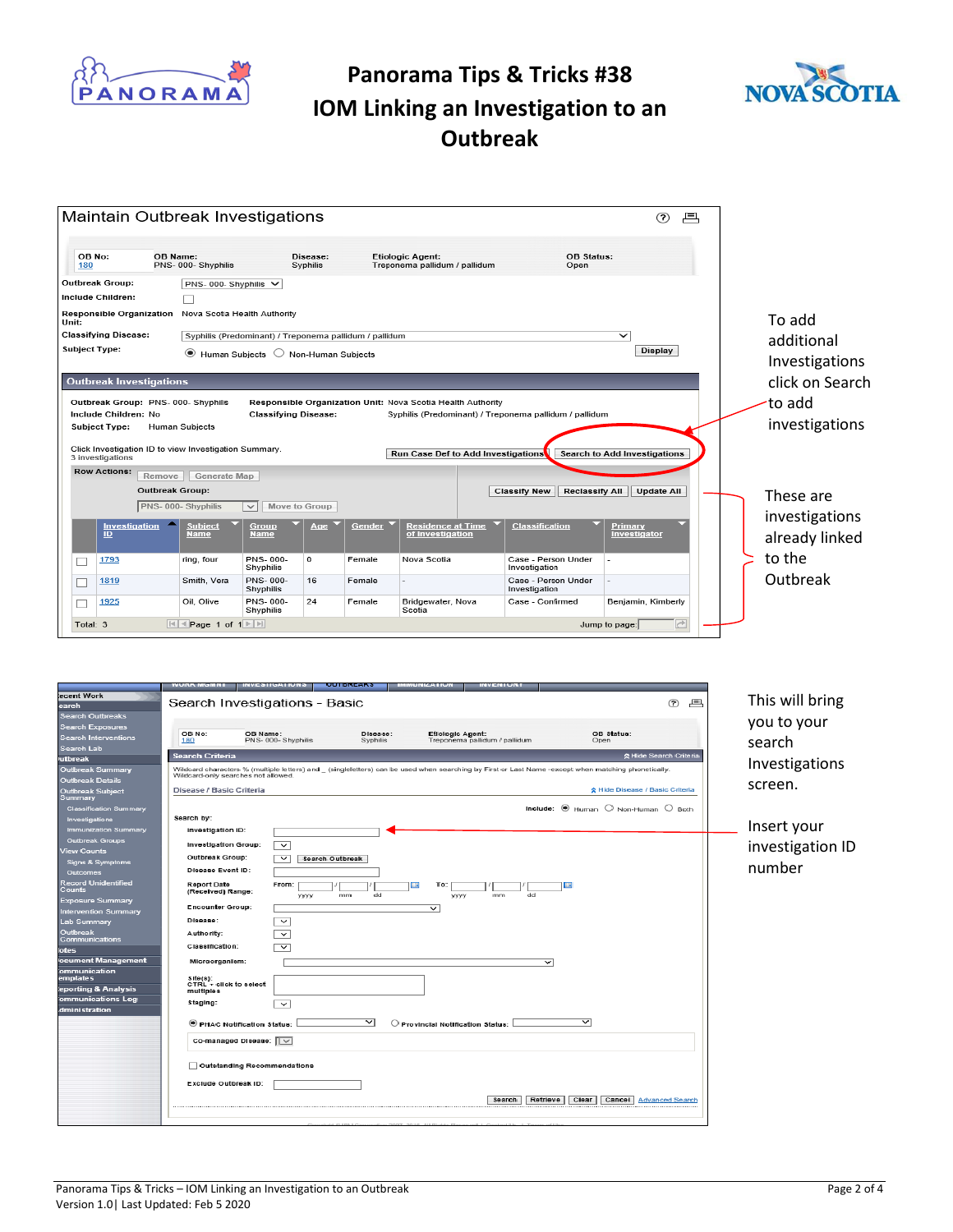



Click on the radio button next to the ID number.

| <b>Investigation Search Results</b>                                      |                                                                                                                                |                                                       |  |  |  |  |
|--------------------------------------------------------------------------|--------------------------------------------------------------------------------------------------------------------------------|-------------------------------------------------------|--|--|--|--|
|                                                                          |                                                                                                                                | New Search                                            |  |  |  |  |
| 1 results found.                                                         | Inactive investigation(s) are not shown                                                                                        | Click Investigation ID to view Investigation Summary. |  |  |  |  |
| Row Actions: Select All                                                  | Deselect All<br>Preview   Update<br>Select and Return                                                                          | Update Selected<br>Generate Map                       |  |  |  |  |
| Investigation ID                                                         | Disease / Disease Event ID / Primary Authority /<br>Last Name, First<br>Date of<br>▴<br><b>Birth</b><br>Classification<br>Name | <b>Reporting Date</b><br>Received                     |  |  |  |  |
| 1601                                                                     | Western, Scenario4<br>1975 Sep 25<br>Syphilis / 1634 / National / Case - Confirmed                                             | 2019 Jul 9                                            |  |  |  |  |
| $  \cdot  $ < Page 1 of 1 $  \cdot  $<br>P.<br>Total: 1<br>Jump to page: |                                                                                                                                |                                                       |  |  |  |  |
| =potential duplicate<br>merged =secondary (merged) investigations        |                                                                                                                                |                                                       |  |  |  |  |

| <b>Investigation Search Results</b>                                          |                                                                                        |              |                       |                                                  |                                                       |  |  |
|------------------------------------------------------------------------------|----------------------------------------------------------------------------------------|--------------|-----------------------|--------------------------------------------------|-------------------------------------------------------|--|--|
|                                                                              |                                                                                        |              |                       |                                                  | New Search                                            |  |  |
| 1 results found.                                                             | Inactive investigation(s) are not shown                                                |              |                       |                                                  | Click Investigation ID to view Investigation Summary. |  |  |
| Row Actions:<br>Select All                                                   | Preview   Updat   Select and Return<br>Update Selected<br>Generate Map<br>Deselect All |              |                       |                                                  |                                                       |  |  |
| Investigation ID                                                             | Last Name, First   Date of<br>Name                                                     | <b>Birth</b> | <b>Classification</b> | Disease / Disease Event ID / Primary Authority / | <b>Reporting Date</b><br>Received                     |  |  |
| 1601<br>√                                                                    | Western, Scenario4                                                                     | 1975 Sep 25  |                       | Syphilis / 1634 / National / Case - Confirmed    | 2019 Jul 9                                            |  |  |
| $ 4 $ + Page 1 of 1 $\triangleright$ $ 3 $<br>Ċ<br>Total: 1<br>Jump to page: |                                                                                        |              |                       |                                                  |                                                       |  |  |
| =potential duplicate                                                         |                                                                                        |              |                       |                                                  |                                                       |  |  |

Clicking the radio button will make the select and return button active. Click that and you will be returned to the Investigations added to the outbreak

Your investigation has now been added to the Outbreak

|                                                                                  | Outbreak Group: PNS-000-Shyphilis<br>Include Children: No<br>Subject Type: | Human Subjects         | Classifying Disease:  |               |         | Responsible Organization Unit: Nova Scotia Health Authority |  | Syphilis (Predominant) / Treponema pallidum / pallidum |                                       |
|----------------------------------------------------------------------------------|----------------------------------------------------------------------------|------------------------|-----------------------|---------------|---------|-------------------------------------------------------------|--|--------------------------------------------------------|---------------------------------------|
|                                                                                  | Click Investigation ID to view Investigation Summary.<br>4 investigations  |                        |                       |               |         | Run Case Def to Add Investigations                          |  |                                                        | Search to Add Investigations          |
|                                                                                  | <b>Row Actions:</b><br>Remove                                              | Generate Map           |                       |               |         |                                                             |  |                                                        |                                       |
|                                                                                  | Outbreak Group:                                                            |                        |                       |               |         |                                                             |  | Reclassify All<br>Classify New                         | Update All                            |
|                                                                                  |                                                                            | PNS-000-Shyphilis      | $\checkmark$          | Move to Group |         |                                                             |  |                                                        |                                       |
|                                                                                  | Investigation<br>ÎĎ                                                        | <b>Subject</b><br>Name | Group<br>Name         | Аде           | Gender  | Residence at Time<br>of investigation                       |  | Classification                                         | <b>Primary</b><br><b>Investigator</b> |
|                                                                                  | 1601                                                                       | Western<br>Scenario4   | PNS-000-<br>Shyphilis | 44            | Male    | $\sim$                                                      |  | Case - Confirmed                                       | Rose-Muise, Kriss                     |
| □                                                                                | 1793                                                                       | fing, lour             | Shyphilis             | $\sim$        | Enmails | <b>Blue on Planetic</b>                                     |  | <b>CONTRACTOR CONTROL</b><br>Investigation             |                                       |
| □                                                                                | 1819                                                                       | Smith, Vera            | PNS-000-<br>Shyphilis | 16            | Female  | $\sim$                                                      |  | Case - Person Under<br>Investigation                   | $\sim$                                |
| □                                                                                | 1925                                                                       | Oil, Olive             | PNS-000-<br>Shyphilis | 24            | Female  | Bridgewater, Nova<br>Scotia                                 |  | Case - Confirmed                                       | Benjamin, Kimberly                    |
| <b>H</b><br>$\mathbb{H}$ < Page 1 of $1 \mathbb{H}$<br>Total: 4<br>Jump to page: |                                                                            |                        |                       |               |         |                                                             |  |                                                        |                                       |